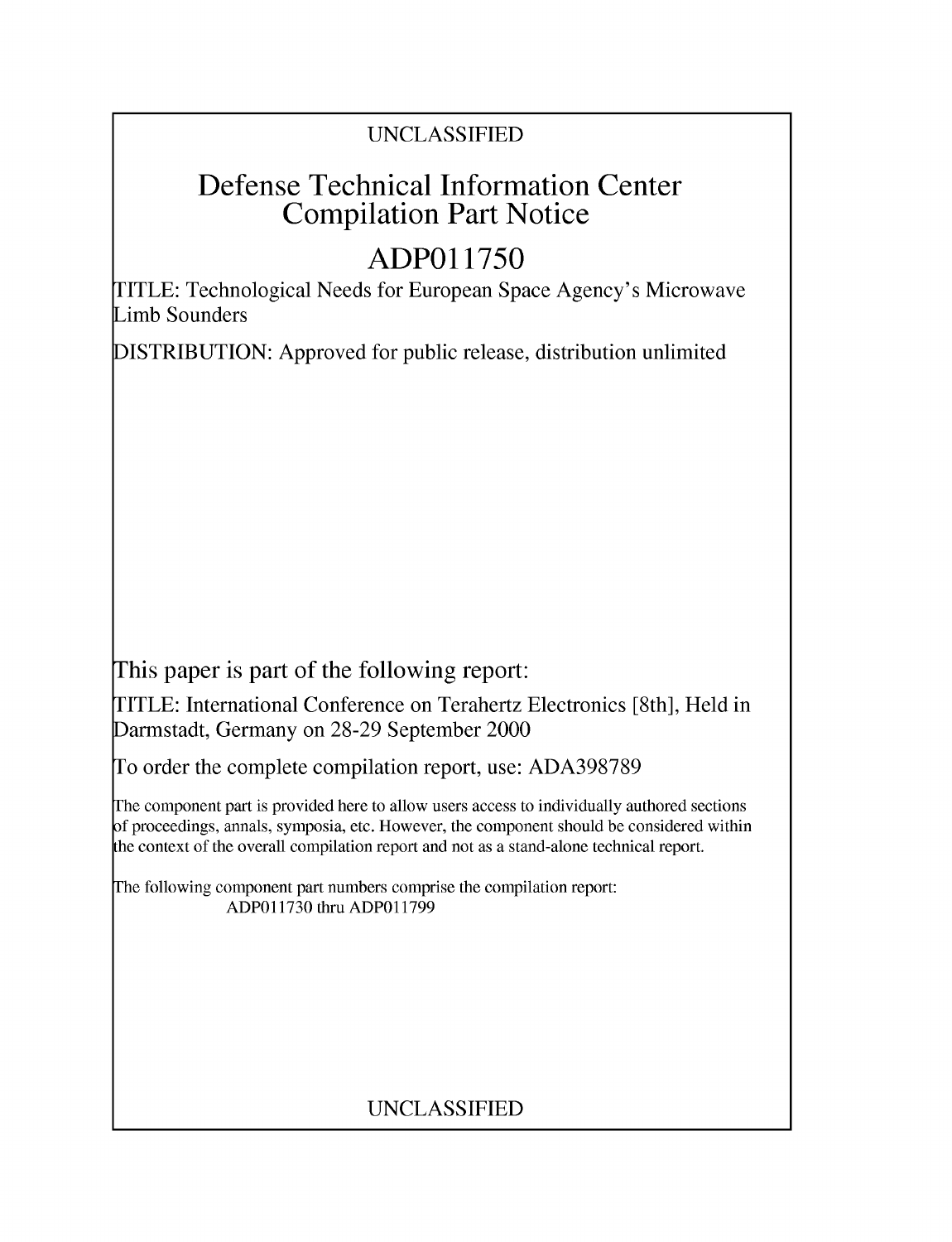# Technological Needs for European Space Agency's Microwave Limb Sounders

D. Lamarre, J. Langen, C.-C. Lin, L. Marchand, P. de Maagt, T. Narhi \*

*Abstract* - Since they present good capabilities for the concerning programmatic aspects. detection of important trace species for atmospheric At the time of writing of this paper, a Call for Ideas for chemistry, the European Space Agency (ESA) has, in recent enemistry, the European space Agency (ESA) has, in recent<br>years, investigated a number of limb sounding instrument<br>principles. These feasibility studies have provided baseline expected that a proposal will be made by the a principles. These feasibility studies have provided baseline expected that a proposal will be made by the atmospheric<br>concents which have helped to grasp the main features of chemistry community for a new mission which cou concepts which have helped to grasp the main features of chemistry community for a new mission which could<br>these instruments and to identify their critical aspects. A conclude a millimetre-wave limb sounder, and possibly these instruments and to identify their critical aspects. A include a millimetre-wave limb sounder, and possibly<br>number of scientific and technical acitivities have then also submillimetre-wave and far infrared (or THz) li number of scientific and technical acitivities have then followed, dedicated to specific topics, from retrieval sounders. The time frame for the launch of such a next simulations to developments of antennas, calibration loads, Core Explorer is not earlier than 2008. mixers, support to campaigns, etc. To make observations in the upper troposphere and lower stratosphere (UTLS), where they are the most urgently needed, the ESA limb sounder concept is called MASTER (Millimetre-wave Acquisitions for Stratosphere/Troposphere Exchange Research), which counts five broad detection bands, hence five receivers, from 200 to 500 GHz. The main channels of MASTER for UTLS sounding, which detect in priority ozone, water vapour and carbon monoxide, are centered near 300, 325 and 345 GHz.

### I. INTRODUCTION

ESA's strategy concerning earth observation is now spearheaded by its Earth Observation Envelope Programme (EOEP). The programme is managed and executed within the Directorate of Applications. Within EOEP, work related to the definition of future earth observation missions takes place mainly at the European Space Research and Technology Centre (ESTEC, The Netherlands), and is performed by the Future Programmes Department.

A candidate for a new mission can be classified either as a Core Earth Explorer, an Opportunity Earth Explorer, or an Earth Watch. An Earth Explorer is defined as a scientific or demonstration mission, deemed to be financed primarily by ESA, possibly aided by other space agencies, while an Earth Watch has a commercial or operational potential and assumes a large financial contribution from an interested partner, such as the private sector or the European Union. A proposed scientific mission which would require substantial funding, such as many instruments aboard a large platform, would be proposed as a Core Explorer. A small scientific mission, requiring technology deemed readily available, would be presented as an Opportunity Explorer. The selection process for the implementation of Explorers involves and depends mainly upon the european and canadian scientific community. The scientists themselves identify which missions they want to see implemented, while ESA acts as a facilitator and

provides technical expertise and recommendations

| Table 1: Instrument Requirements                  |              |               |         |                          |
|---------------------------------------------------|--------------|---------------|---------|--------------------------|
| MASTER                                            |              |               |         |                          |
| Band                                              | Spectral     |               | Noise   | Vertical                 |
|                                                   | Range        |               | Temp.   | Resolution               |
|                                                   | (GHz)        |               | $(K)*$  | $(km)$ **                |
| A                                                 | 200.5-209    |               | 4000    | 4.5                      |
| B                                                 | 294-305.5    |               | 6000    | 3                        |
| $\overline{C}$                                    |              | 316.5-325.5   |         | $\overline{3}$           |
| D                                                 |              | 342.25-348.75 |         | 3                        |
| E                                                 | 497-506      |               | 6000    | $\overline{c}$           |
| Spectral resolution: 50 MHz nominal               |              |               |         |                          |
| 3 MHz in specific intervals                       |              |               |         |                          |
| *: SSB detection, with ca 30 dB image attenuation |              |               |         |                          |
| **: Interval, at the limb, containing 85% power   |              |               |         |                          |
| <b>SOPRANO</b>                                    |              |               |         |                          |
| <b>Band</b><br>Spectral                           |              |               | Noise   | Vertical                 |
|                                                   | Range        |               |         | Temp. Resolution         |
|                                                   | (GHz)        |               | $(K)$ * | $(km)$ **                |
|                                                   | 497.5-504.75 |               | 5000    | $\overline{\mathcal{A}}$ |
| A                                                 |              |               |         | 4                        |
| $\bf{B}$                                          |              | 624.6-629     |         | 4                        |
| 952-955<br>D                                      |              |               | 10000   |                          |
| Spectral resolution: 3 MHz nominal                |              |               |         |                          |
| 0.3 MHz in specific intervals                     |              |               |         |                          |
| *: SSB detection, with ca 20 dB image attenuation |              |               |         |                          |
| **: Interval, at the limb, containing 85% power   |              |               |         |                          |
| <b>PIRAMHYD</b>                                   |              |               |         |                          |
| Targeted                                          |              | Spectral      |         | Noise                    |
| OH Line                                           |              | Range         |         | Temperature              |
|                                                   |              | (GHz)         |         | $(K)*$                   |
| @ 2.5 THz                                         |              | 2508.5-2511.5 |         | 20000                    |
|                                                   |              | 2512.8-2515.8 |         | 20000                    |
| or @ 3.5 THz                                      |              | 3532-3535     |         | 30000                    |
|                                                   |              | 3540-3545     |         | 30000                    |
|                                                   |              | 3549-3552     |         | 30000                    |
| Vertical resolution: 2 km (FWHH at the limb)      |              |               |         |                          |
| Spectral resolution: 1 MHz                        |              |               |         |                          |
| *: SSB detection, with ca 20 dB image attenuation |              |               |         |                          |
|                                                   |              |               |         |                          |

**<sup>\*:</sup>** Authors are with the European Space Research and Technology Centre (ESTEC) of the European Space Agency (ESA): ESTEC/ESA, Keplerlaan 1, 2200 AG Noordwijk ZH, The Netherlands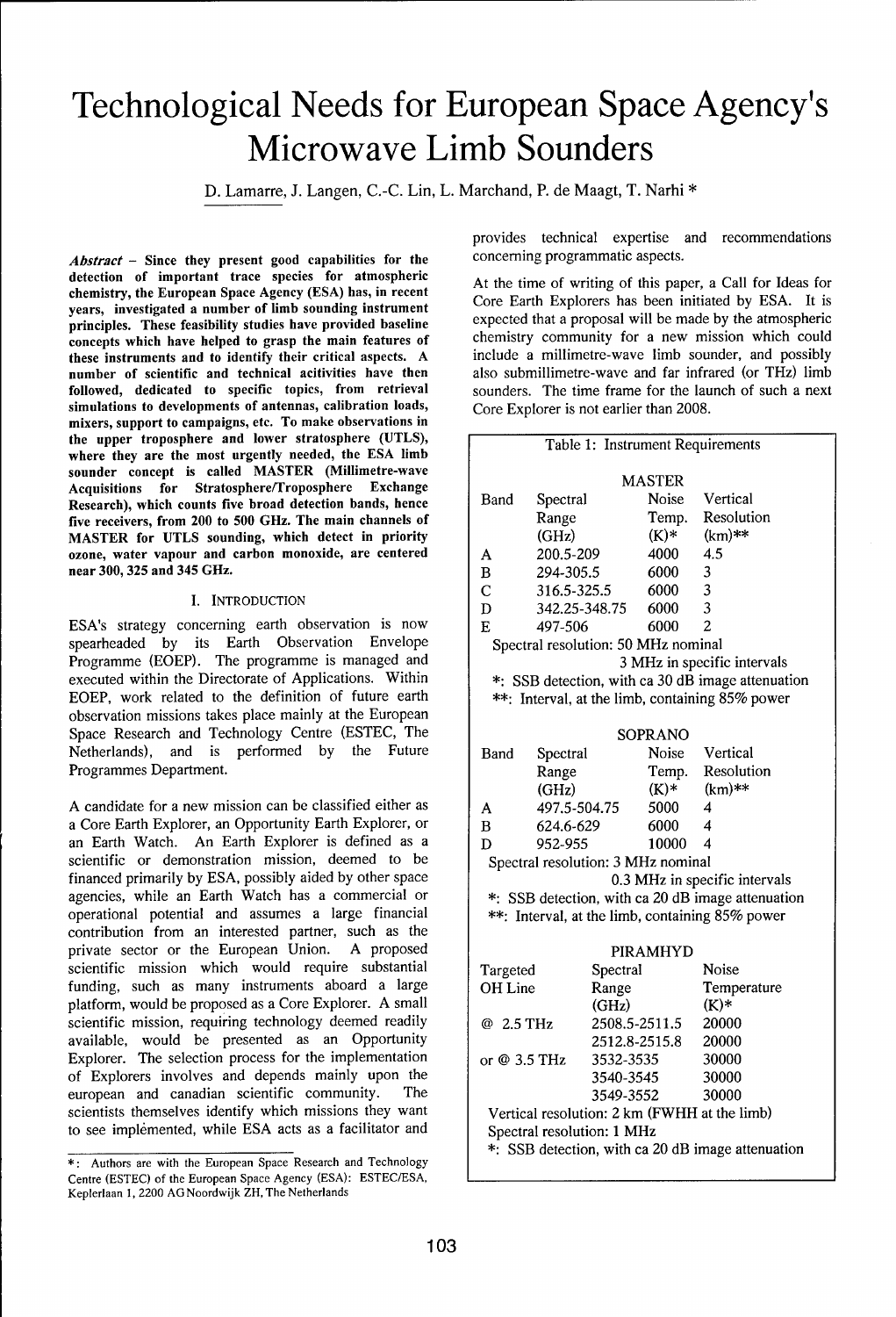considerable number of activities concerned with required for the retrieval of species in the upper<br>microwave limb sounding for atmospheric chemistry: troposphere translates into an antenna with a large microwave limb sounding for atmospheric chemistry: Scientific studies, instrument studies, technology diameter. Figure 2 shows an artist's impression of breadboarding, support to airborne measurement<br>campaigns Many activities are currently on-going and oriented along the vertical. MASTER is a big instrument, campaigns. Many activities are currently on-going and oriented along the vertical. MASTER is a big instrument,<br>others are planned in the near future. This interest is weighing about 300 kg, and consuming about 350 W of others are planned in the near future. This interest is weighing about 300 kg, and consuming institution of microwave limb sounding to power. It operates at room temperature. justified by the capability of microwave limb sounding to provide concentration profiles of important species with high vertical resolution, and that down to relatively low Stratospheric depletion of ozone is the main topic altitudes.<br>
addressed by SOPRANO measurements. Ozone, chlorine

MASTER (Millimetre-wave Acquisitions for and its main requirements are also listed in table 1. The Stratosphere/Troposphere Exchange Research), higher frequencies and the more relaxed vertical SOPRANO (Submillimetre-wave Observations of resolution requirements allow for a much smaller<br>PRocesses in the Atmosphere Noteworthy for Ozone) antenna, with a vertical diameter of only 1 m. The PRocesses in the Atmosphere Noteworthy for Ozone), antenna, with a vertical diameter of only 1 m. The and PIRAMHYD (Passive Infra-Red Atmospheric instrument is still big, weighing about 150 kg, and and PIRAMHYD (Passive Infra-Red Atmospheric Measurements of HYDroxyl). These are passive instruments, ie they simply detect the radiation emitted

II. INSTRUMENT CONCEPTS relying on the use of frequencies at the upper end of the During the last decade, ESA has conducted a millimetre-wave range, the high vertical resolution considerable number of activities concerned with required for the retrieval of species in the upper

monoxide, hydrogen chloride and nitric oxide are the ESA has defined three microwave limb sounder concepts: main target species. SOPRANO is shown on figure 3, These are passive consuming about 300 W. At the time of the last<br>he radiation emitted SOPRANO study, it was still deemed necessary to



Figure 1: Limb Sounding Geometry

atmosphere tangentially, against the deep space is shown on figure 1. The instruments observe the required sensitivity. Note that band A of SOPRANO is atmosphere tangentially, against the deep space covered by band E of MA background. MASTER, SOPRANO and PIRAMHYD instruments be destined to fly on the same platform, some have a single instantaneous viewing direction, so that simplications could be envisaged. successive measurements have to be taken to gather sufficient information from all desired altitudes. A single ESA investigations have been relatively modest on the measurement gives mostly information on the lowest subject of hydroxyl detection. This radical is a main height region viewed by the line of sight (LOS). Figure 1 player in many chemical reactions, and considerable shows a special case where the timing of the scan is such insight into atmospheric processes would be gained by that successive measurements have parallel LOS, which providing measurements of hydroxyl in the UTLS. yields a vertical locus of tangent points. Generally, limb Unfortunately, measurements below 20 km are very sounders may adopt different scan patterns, so that difficult, since, as one goes to lower altitudes, water tangent points of a given elevation scan may not at all vapour renders the atmosphere increasingly opaque, and rest close to a vertical line. Since the hydroxyl concentration itself diminishes.

MASTER targets mainly the detection of water vapour, Three quite different instrument principles can be carbon monoxide and ozone in the UTLS. High considered for PIRAMHYD. One could attempt to detect resolution maps of these species are needed for hydroxyl either using a Fabry-Perot interferometer, a appropriate modelling of atmospheric effects related to microwave receiver, or a Fourier transform spectrometer. global changes, such as radiative forcing, exchanges Each technique has, as always, its advantages and between the stratosphere and the troposphere, and upper disadvantages. In the case of the microwave receiver, tropospheric chemistry. MASTER is shown on figure 2, heterodyne detection offers good performance even at

by the atmosphere itself. The geometry of limb sounding actively cool its D receiver to 80 K to achieve the required sensitivity. Note that band A of SOPRANO is

and its main requirements are listed in table 1. Although 300 K operating temperature, with high spectral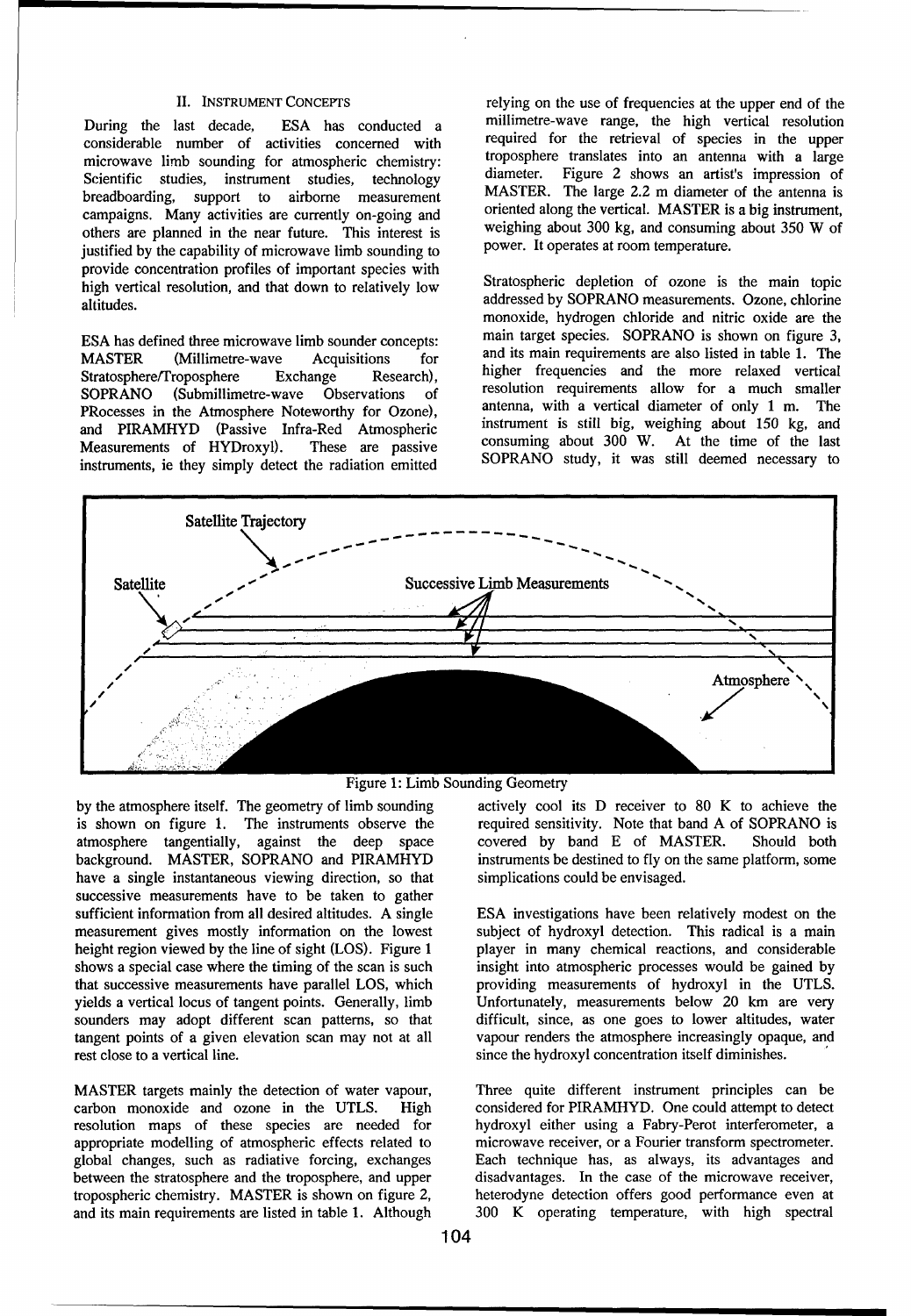resolution and relatively good spectral coverage. Sensitivity of retrieved profile accuracies to instrumental<br>However, the local oscillator is quite complex. Table 1 parameters and instrumental errors. These industrial also contains the requirements for the microwave receiver activities were then followed by scientific investigations version of PIRAMHYD. Still, a choice has to be made involving retrieval simulations, the latter using as inputs between detection of hydroxyl either at 2.5 THz or 3.5 many results of the industrial studies, which then yielded THz. For spectroscopic reasons the 3.5 THz version is refined sets of specifications for the instruments. This preferred, if technology allows [ref.1]. process was iterated once more, ie other industrial studies

The priority having been given to MASTER and<br>SOPRANO in the last years, the microwave version of lt was assumed, at the beginning of this process, that the<br>ALLIVE intermediate actual have the subject of the surface accurac the PIRAMHYD instrument has not yet been the subject<br>had to be quite high, and that only very low side-lobes



scientific studies and to the development of a 2.5 THz Currently, no facility exists in Europe to perform these mixer [ref.3]. Hence, the rest of the discussion will be measurements on 2 m diameter antennas. limited to sub-THz, ie MASTER and SOPRANO. These two instruments are quite similar. Putting aside the more IV. RECEIVERS common subsystems such as pointing mechanism, computer, coolers, and power supply, MASTER and As shown on the MASTER and SOPRANO requirements SOPRANO have three main parts: Antenna, receivers, in table 1, the wide bandwidths of these instruments spectrometers. Extra the main parts through the constitute a predominant feature. Another one is single

ESA has conducted its investigations on these limb seem outrageously demanding, their simultaneous sounders. Eight years ago, the first instrument studies achievement remains to be demonstrated. Using room started on sets of specifications which were based on temperature receivers, except for receiver D of

parameters and instrumental errors. These industrial [ref.5-8] followed by other scientific studies [ref.9-12].

of comprehensive ESA activities with the space industry.<br>could be tolerated. The measurement of the antenna pattern was deemed important but not critical. It turned out, however, that the accuracy of the manufactured surface and the level of the side-lobes can be relaxed, as long as the antenna pattern is precisely measured and that the antenna shape, of course, does not change afterwards. This relaxed requirement on side-lobes offers the degree of freedom of weakening the illumination taper, with the goal of either reducing the antenna size or reducing the beamwidth, the latter of which would improve the precision of the retrieved profiles. The emphasis in the development of this subsystem has thus shifted from a difficult manufacturing tolerance to a serious stability requirement, and from a highly efficient beam to a highly accurate measurement of the antenna pattern.

> The stability requirement for the antennas is on the order of 10 microns peak to peak. This means, basically, that the shape of the reflectors, once in orbit and taking measurements, shall not differ by more than 10 microns from the shape that the reflectors had when the antenna patterns were being measured in the test facility on earth. This is deemed feasible with a reflector made of CFRP (carbon fibre reinforced polymer). A study [ref.5] concluded surprisingly that partial shielding might be preferable to complete shielding of the reflectors from sun illumination, since the former could translate into low temperatures which would distort the reflector more than thermal gradients caused by the latter.

Retrieval simulations [ref.9-12] were done to assess the required accuracy of the measurement of the antenna patterns. It turns out that an accuracy of -50 dB is needed, relative to the boresight. This requirement Figure 2: MASTER on a Small Satellite [ref.6] assumes that any noise rectification occuring at the -50dB ESA involvement in this domain has been limited to level is properly taken out. If not, the accuracy requirement is then -65 dB. This is difficult but possible.

side-band detection (SSB). This mode has been preferred III. ANTENNA over double side-band detection (DSB) to avoid the The work on the antenna subsystem is typical of the way response. Although the requirements of table 1 do not various assumptions, many of them concerning the SOPRANO (at 80 K), it is difficult to reach the desired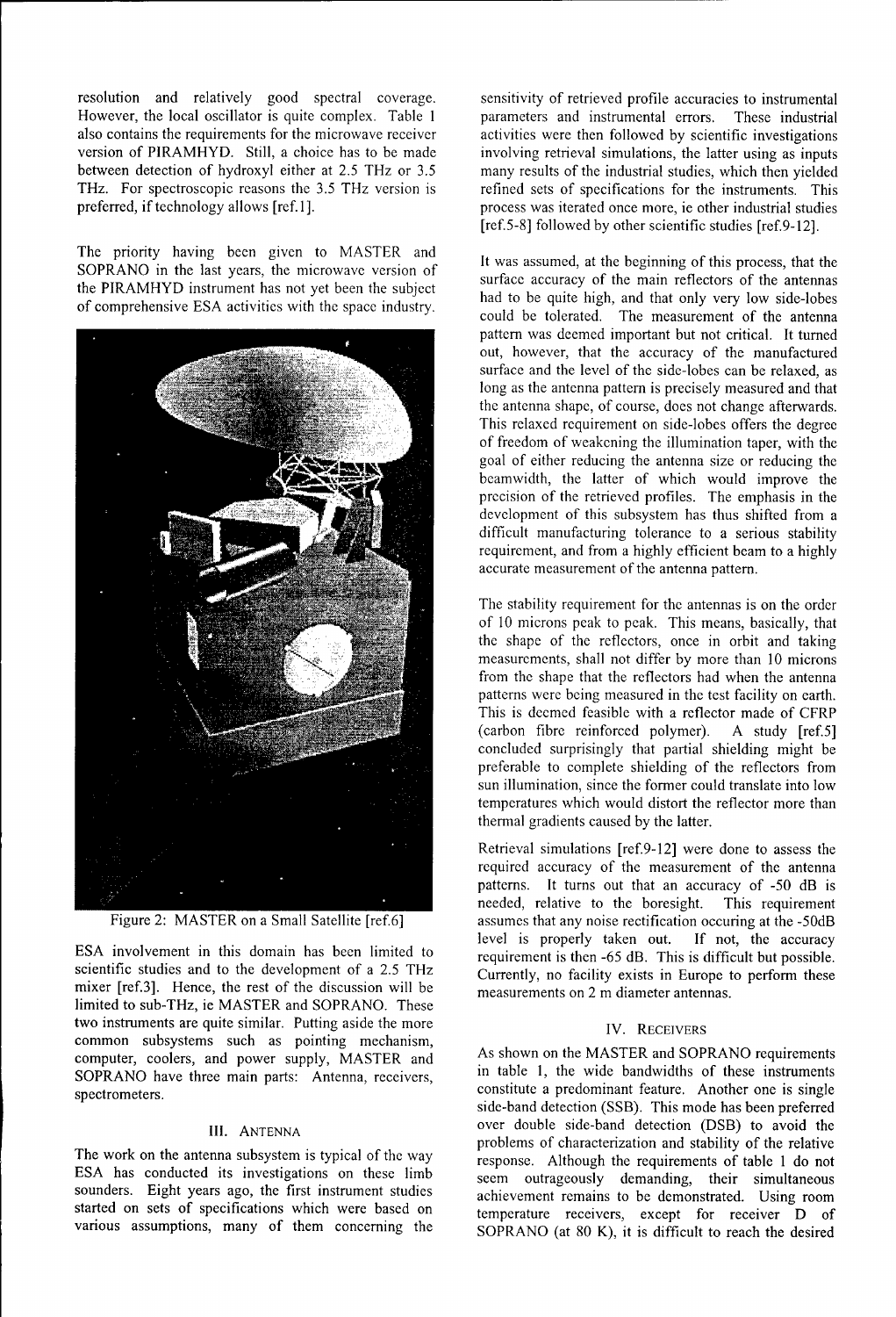sensitivity and image rejection over such wide transistors) contribute significantly to the overall system bandwidths. **noise temperature.** The second second second second second second second second second second second second second second second second second second second second second second second second second second sec

(Including recention), quasi-optics (QO), local oscillator absolute brightness temperature. To achieve this, a two-<br>(LO), and intermediate frequency (IF) amplifier. Here point characterization method is required, where dee follows a summary of the main conclusions of the various point characterization method is required, where deep<br>space and an internal calibration blackbody constitute tradeoff studies. *Mixer*: Schottky diodes are chosen for



Fig.3: SOPRANO on ENVISAT-Type Platform [ref.7]

operation at room temperature. For reliability, ESA is currently pursuing several activities related to reproducibility, and quality control, whisker contacted needed technologies for microwave limb sounders. diodes are avoided where possible. Planar technology is KASIMIR aims at achieving a competitive 650 GHz preferred. Waveguide mixers using corrugated feedhorns mixer performance with planar diodes and an open are still preferred over open structure mixers. The structure architecture. Related to KASIMIR are activities configuration of the receiver is mainly determined by the related to improving quality and process control in diode type of mixer, ie either fundamentally-pumped (FP) or fabrication. ADMIRALS aims at fabricating and testing sub-harmonically pumped (SHP). At the time of a MASTER flight representative antenna, both completion of the instrument studies, however, an SHP **mechanically and electromagnetically representative**, and configuration was deemed premature for receiver D of SOPRANO (950 GHz). If FP still keeps a performance up to 500 GHz. In MARSCHALS, an airborne simulator edge over SHP, the latter is now preferred, since, among of MASTER will be fabricated, with the aim of others, it simplifies the LO and its injection. QO: To performing measurement campaigns from either a perform frequency separation, single side-band rejection, strastospheric balloon or the russian Geophysika aircraft. and LO injection (for FP), polarizers and various kinds of These measurements would demonstrate the capability of dichroic plates can be used. For SOPRANO, where MASTER to retrieve concentration profiles with the bandwidths are not as wide, and where image rejection<br>requirements are less stringent, Martin-Puplett to technology breadboarding activity has been started to requirements are less stringent, Martin-Puplett technology breadboarding activity has been started to interferometers can also be considered. Whatever the demonstrate the feasibility of the MASTER receiver B solution, the combination of the requirements of low loss requirements. and high image band rejection results in a high IF. *LO:* Solid state oscillators are possible over this frequency In the near future, ESA will initiate activities on widerange, and so consist of a Gunn diode source and band (12 GHz) spectrometers and on the development of multipliers (eg based on heterostructure barrier mixer diodes. The latter counts in its objectives a varactors). Phase locked loops are used. *IF amplifier*: contribution towards a competitive european capability. Because of the high frequency range, 15 to 35 GHz, and Upon reception of proposals for the Call for Ideas for of the poor conversion efficiency of the mixer, even low Core Earth Explorers, it is possible that further activities

A note concerning the calibration of the instrument: A The receiver subsystems can be broken down into mixer<br>(including feedhorn), quasi-optics (QO), local oscillator<br>high radiometric accuracy is required, ie about 0.5 K in<br>high radiometric accuracy is required, ie about 0.5 K respectively the cold and hot loads. A switching mirror allows to take characterization measurements in three ways: Deep space viewed through the whole antenna, deep space viewed through the switching mirror, blackbody viewed through the switching mirror. The combination of antenna reflector temperature readings and characterization measurements yield the calibration information. The current design of the blackbody relies on the principle of a cone-shaped cavity and specular reflection [ref.3].

### V. SPECTROMETERS

The spectral requirements included in table 1 are achieved in a straightforward manner with acoustooptical spectrometers (AOS)[ref.3], except for the high resolution channels of SOPRANO, which can be taken care of by either digital auto-correlation spectrometers [ref.4] or chirp-transform spectrometers [ref.2]. However, if an AOS offers excellent performance, its 2.2 GHz bandwidth limitation necessitates a large number of units and considerable IF circuitry. Development of a spectrometer which would analyse simultaneously a 12 GHz bandwidth could greatly simplify the instruments and reduce mass and power consumption.

### VI. CURRENT **AND PLANNED ACTIVITIES**

upgrading an existing antenna test facility to allow its use

noise amplifiers (eg based on high electron mobility related to microwave limb sounding for a future atmospheric chemistry mission will be defined.